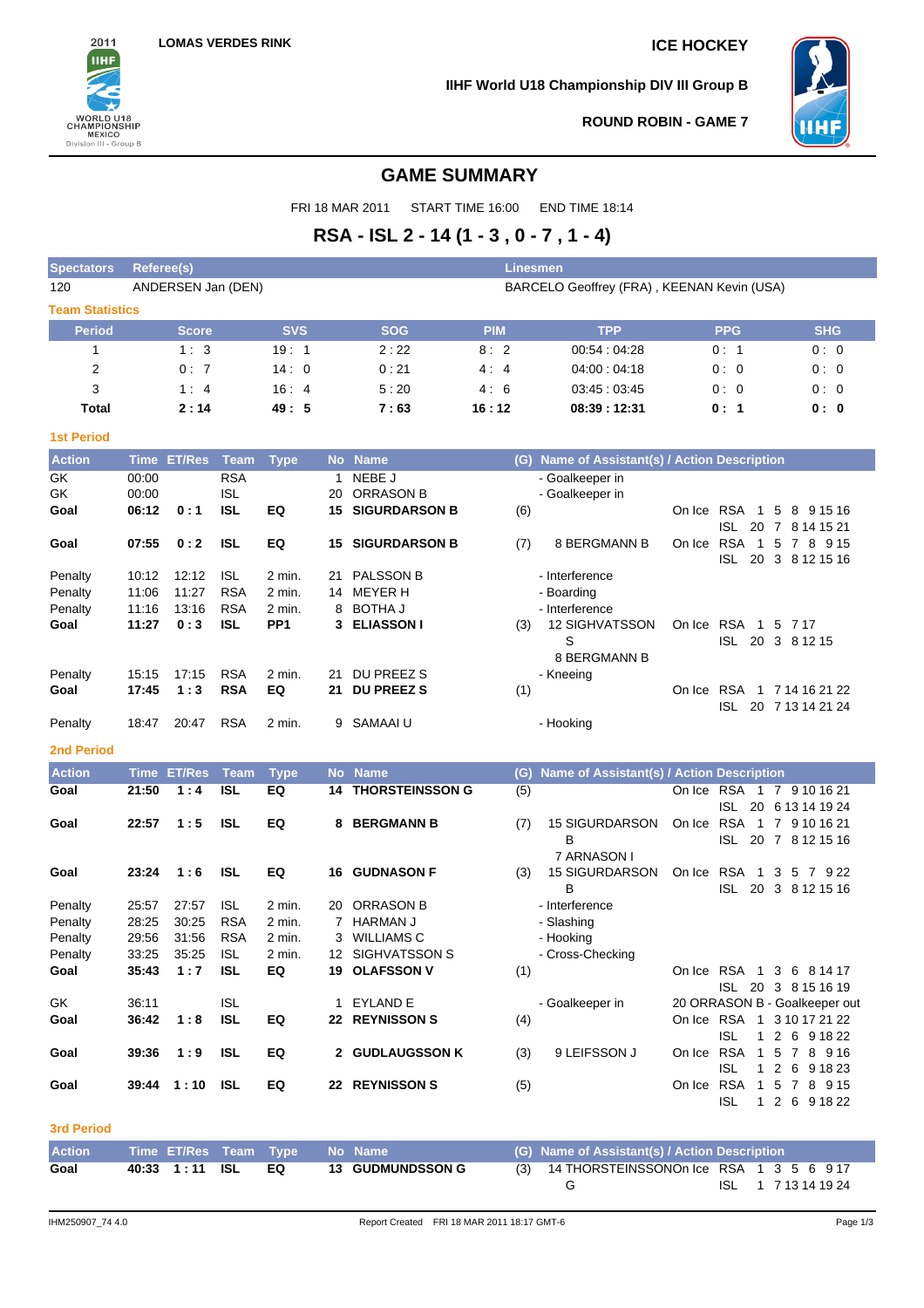

# **IIHF World U18 Championship DIV III Group B**



## **ROUND ROBIN - GAME 7**

| <b>Action</b> |       | Time ET/Res Team |            | <b>Type</b> | No. | <b>Name</b>          | (G) | <b>Name of Assistant(s) / Action Description</b> |        |                             |                |     |    |   |                   |
|---------------|-------|------------------|------------|-------------|-----|----------------------|-----|--------------------------------------------------|--------|-----------------------------|----------------|-----|----|---|-------------------|
| Goal          | 41:40 | 1:12             | <b>ISL</b> | EQ          | 22  | <b>REYNISSON S</b>   | (6) |                                                  | On Ice | <b>RSA</b>                  | 1.             | 3   | 5  | 6 | 9 17              |
|               |       |                  |            |             |     |                      |     |                                                  |        | ISL                         |                | 6   |    |   | 9 19 22 23        |
| Penalty       | 45:13 | 47:13            | <b>ISL</b> | 2 min.      | 18. | INGASON S            |     | - Interference                                   |        |                             |                |     |    |   |                   |
| Penalty       | 45:18 | 47:18            | <b>ISL</b> | 2 min.      |     | 3 ELIASSON I         |     | - Interference                                   |        |                             |                |     |    |   |                   |
| Penalty       | 45:53 | 49:13            | <b>ISL</b> | 2 min.      |     | 12 SIGHVATSSON S     |     | - Elbowing / start serving at 47:13              |        |                             |                |     |    |   |                   |
| Penalty       | 48:58 | 50:58            | <b>RSA</b> | 2 min.      | 16  | <b>BREMNER C</b>     |     | - Holding an opponent                            |        |                             |                |     |    |   |                   |
| Goal          | 51:40 | 2:12             | <b>RSA</b> | EQ          | 9.  | <b>SAMAAIU</b>       | (4) |                                                  | On Ice | <b>RSA</b>                  | 1.             |     |    |   | 3 5 7 9 21        |
|               |       |                  |            |             |     |                      |     |                                                  |        | ISL                         | $\overline{1}$ |     |    |   | 7 14 16 23 24     |
| Penalty       | 53:33 | 55:33            | <b>RSA</b> | 2 min.      | 14  | MEYER H              |     | - Delaying the Game                              |        |                             |                |     |    |   |                   |
| Goal          | 55:39 | 2:13             | <b>ISL</b> | EQ          | 15. | <b>SIGURDARSON B</b> | (8) | <b>16 GUDNASON F</b>                             | On Ice | RSA                         |                |     |    |   | 1 11 14 17 19 22  |
|               |       |                  |            |             |     |                      |     |                                                  |        | ISL                         |                |     |    |   | 1 3 9 1 2 1 5 1 6 |
| Goal          | 57:34 | 2:14             | <b>ISL</b> | EQ          |     | 2 GUDLAUGSSON K      | (4) | 9 LEIFSSON J                                     | On Ice | <b>RSA</b>                  | -1             | - 5 | -6 | 7 | 9 1 2             |
|               |       |                  |            |             |     |                      |     | 22 REYNISSON S                                   |        | ISL.                        |                |     |    |   | 1 2 6 9 18 22     |
| GK            | 60:00 |                  | <b>RSA</b> |             |     |                      |     |                                                  |        | 1 NEBE J - Goalkeeper out   |                |     |    |   |                   |
| GK            | 60:00 |                  | <b>ISL</b> |             |     |                      |     |                                                  |        | 1 EYLAND E - Goalkeeper out |                |     |    |   |                   |
|               |       |                  |            |             |     |                      |     |                                                  |        |                             |                |     |    |   |                   |

### **Goalkeeper Records**

| Team: RSA - South Africa |            |            | Team : ISL - Iceland |                   |            |       |            |  |  |  |
|--------------------------|------------|------------|----------------------|-------------------|------------|-------|------------|--|--|--|
| No Name                  | <b>SOG</b> | <b>SVS</b> | <b>WIP</b>           | No Name           | <b>SOG</b> | SVS \ | <b>MIP</b> |  |  |  |
| NEBE Jack                | 63         | 49         | 60:00                | 20 ORRASON Bjarki |            |       | 36:11      |  |  |  |
| 20 RYAN Steven           |            |            |                      | EYLAND Einar      |            |       | 23:49      |  |  |  |

# **Game Statistics**

| Team: RSA (green) |  |
|-------------------|--|
|                   |  |
|                   |  |

|                 | Team : RSA (green)        |              |              |                |              |                |                      |           |                |       |
|-----------------|---------------------------|--------------|--------------|----------------|--------------|----------------|----------------------|-----------|----------------|-------|
|                 |                           |              |              |                |              |                | <b>Shots on Goal</b> |           |                |       |
| No Pos Name     |                           | G            | $\mathbf{A}$ | <b>PIM</b>     | 1            | $\overline{2}$ | 3                    | <b>OT</b> | <b>TS</b>      | $+/-$ |
| 3 D             | WILLIAMS Chad +C          | 0            | $\Omega$     | 2              | $\Omega$     | $\Omega$       | 0                    |           | $\Omega$       | $-4$  |
| 5F              | <b>CARELSE Luke</b>       | 0            | $\mathbf 0$  | 0              | 0            | 0              | 1                    |           |                | $-7$  |
| 8F              | <b>BOTHA Jacques</b>      | 0            | 0            | 2              | 0            | 0              | 0                    |           | 0              | $-5$  |
| 9F              | SAMAAI Uthman +A          |              | 0            | 2              | 0            | $\Omega$       | 2                    |           | 2              | -9    |
| 17 D            | JOHNSON Jade +A           | $\Omega$     | 0            | 0              | 0            | $\Omega$       | $\mathbf 0$          |           | 0              | $-5$  |
| 6 F             | KROTZ Wesley (BP)         | 0            | 0            | 0              | 1            | 0              | 1                    |           | $\overline{2}$ | $-4$  |
| 7 D             | <b>HARMAN Justin</b>      | 0            | 0            | 2              | 0            | 0              | 0                    |           | $\Omega$       | $-5$  |
| 10 <sub>D</sub> | <b>VAN NIEKERK Werner</b> | 0            | $\mathbf 0$  | 0              | $\Omega$     | 0              | 0                    |           | $\Omega$       | $-3$  |
| 16 D            | <b>BREMNER Callum</b>     | 0            | 0            | 2              | 0            | 0              | 1                    |           |                | $-3$  |
| 18 F            | <b>OBERY Alex</b>         | $\Omega$     | 0            | $\mathbf 0$    | $\mathbf 0$  | 0              | $\mathbf 0$          |           | 0              | 0     |
| 12 D            | <b>STRINGER Luke</b>      | 0            | 0            | 0              | 0            | 0              | 0                    |           | 0              | $-1$  |
| 14 F            | <b>MEYER Haiko</b>        | $\Omega$     | $\Omega$     | 4              | 0            | 0              | 0                    |           | 0              | $-1$  |
| 15 <sub>D</sub> | <b>KOEKEMOER Charel</b>   | 0            | 0            | 0              | $\Omega$     | 0              | 0                    |           | 0              | $-3$  |
| 19F             | <b>BRAND John</b>         | 0            | 0            | 0              | 0            | 0              | 0                    |           | $\Omega$       | $-1$  |
| 22 F            | <b>KUHN Christoph</b>     | 0            | 0            | 0              | $\Omega$     | 0              | 0                    |           | 0              | $-2$  |
| 4 D             | <b>MARROW Keenan</b>      | $\Omega$     | 0            | 0              | 0            | 0              | 0                    |           | $\Omega$       | 0     |
| 11 F            | GOOCH Bryn                | 0            | 0            | $\Omega$       | $\Omega$     | 0              | 0                    |           | 0              | $-1$  |
| 21 F            | DU PREEZ Spencer          |              | 0            | $\overline{2}$ | 1            | 0              | 0                    |           |                | $-1$  |
| 1 GK            | <b>NEBE Jack</b>          | 0            | 0            | 0              | 0            | 0              | 0                    |           | 0              |       |
| 20 GK           | <b>RYAN Steven</b>        | $\Omega$     | 0            | 0              | $\Omega$     | $\Omega$       | $\mathbf 0$          |           | 0              |       |
| <b>Total</b>    |                           | $\mathbf{2}$ | 0            | 16             | $\mathbf{2}$ | 0              | 5                    |           | 7              |       |

### **Head Coach :** MARAIS Andre

|             | Team : ISL (white)     |  |            |                      |  |  |           |           |      |
|-------------|------------------------|--|------------|----------------------|--|--|-----------|-----------|------|
|             |                        |  |            | <b>Shots on Goal</b> |  |  |           |           |      |
| No Pos Name |                        |  | <b>PIM</b> |                      |  |  | <b>OT</b> | <b>TS</b> | +/-  |
| 3 D         | ELIASSON Ingolfur $+C$ |  |            |                      |  |  |           |           | $+4$ |
| 8 F         | BERGMANN Brynjar       |  |            |                      |  |  |           |           | $+5$ |